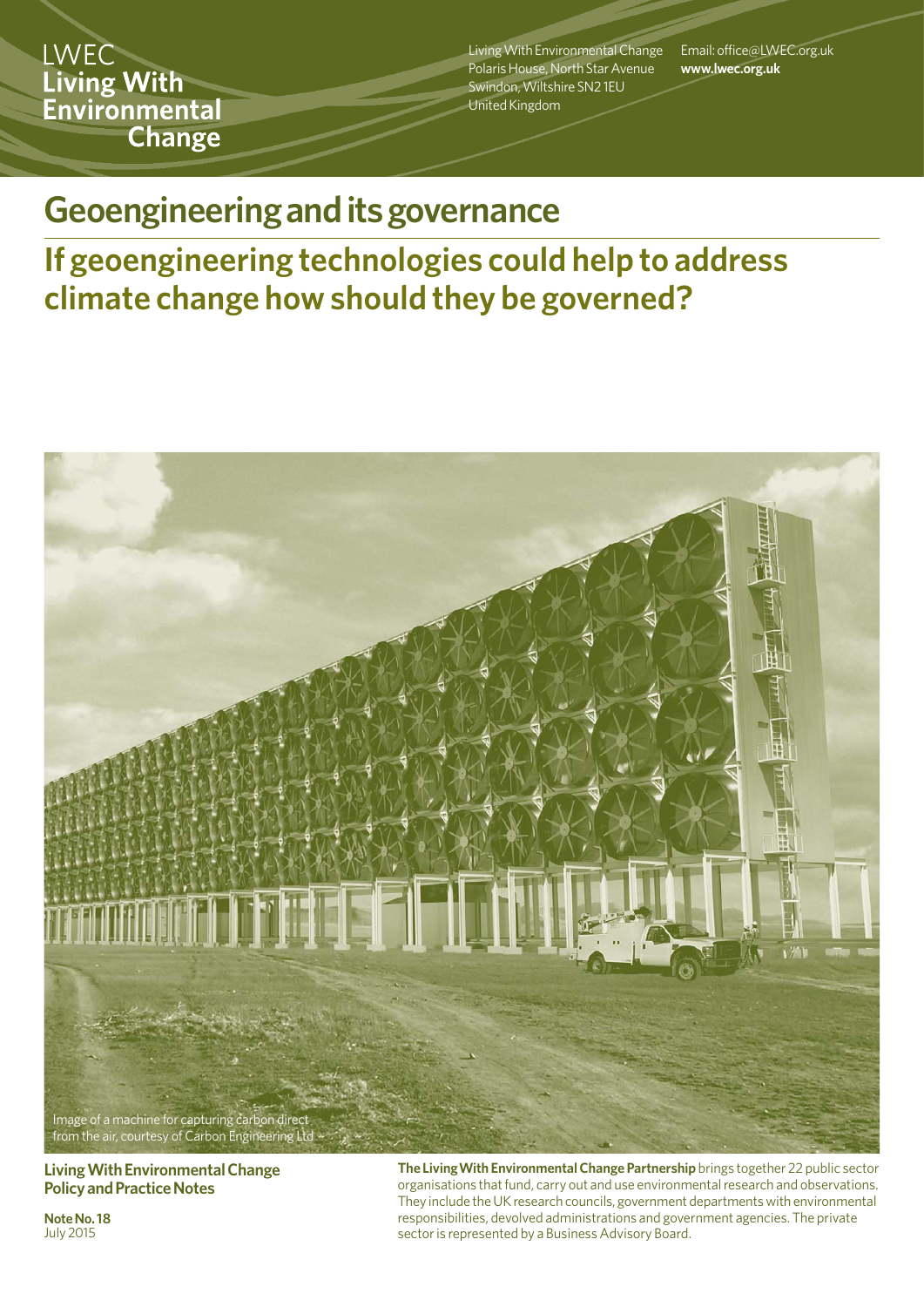**As a response to climate change, some scientists and engineers advocate development of technologies for "the deliberate manipulation of planetary systems to counteract anthropogenic climate change" (Royal Society, 2009). Computer modellers have investigated the proposals' potential effects and some laboratory work has been done, but there is, as yet, nothing approaching a socio-technical system capable of delivering any controlled geoengineering effect. Additionally these ideas remain highly controversial.** 

# **What is geoengineering?**

### **There are essentially two geoengineering strategies:**

- To reflect more of the sun's energy away from Earth (known as Solar Radiation Management or Albedo Enhancement).
- To suck carbon out of the atmosphere (usually called Carbon Dioxide Removal).

### **What's controversial about geoengineering?**

#### **Different technologies attract different levels of controversy:**

- Carbon Dioxide Removal technologies are generally less controversial than Solar Radiation Management and some argue these are just an extension of existing land management practices.
- Strong objections have been voiced to experiments with iron fertilization of the ocean.
- There is animated debate around Solar Radiation Management and in particular about the proposal to inject sulphate aerosols into the stratosphere.

### **What specific opportunities and risks are associated with injecting sulphate aerosols into the stratosphere?**

- This technology promises to be fast acting and cost effective: the cooling effect would be nearly instantaneous. It is also claimed to be inexpensive relative to the wholesale changes in energy, transportation and agricultural technologies that make up conventional mitigation.
- Potential drawbacks, if the technology fails to perform as expected, include disruption of agriculture, due to changes in precipitation patterns, and tension between countries pursuing the technology and those believing themselves to be potentially harmed by it.

# **What barriers exist?**

### **Barriers to developing geoengineering include:**

- Lack of detail about proposed technologies, which are still immature in their development.
- A need to consider these technologies in the context of other mitigation and adaptation efforts: there is conflicting evidence about a so called "moral hazard" under which geoengineering saps the motivation to pursue these alternatives.
- The complexity of Earth systems, which makes it challenging to predict the effectiveness and side-effects of interventions or precisely how they will distribute goods and harms, or to attribute cause and effect after the event.
- Lack of global consensus as to what constitute goods and harms: some countries see themselves as potential beneficiaries of climate change.
- Concern about side-effects of Solar Radiation Management meaning that it would be unlikely without some kind of international treaty, which may take years to negotiate and, as there seem few opportunities to extract value, any development would depend on government financing.
- Fewer legal barriers facing Carbon Dioxide Removal technologies, but these would need deployment at massive scale, requiring huge investment, and even then they would be slow to have a climate impact.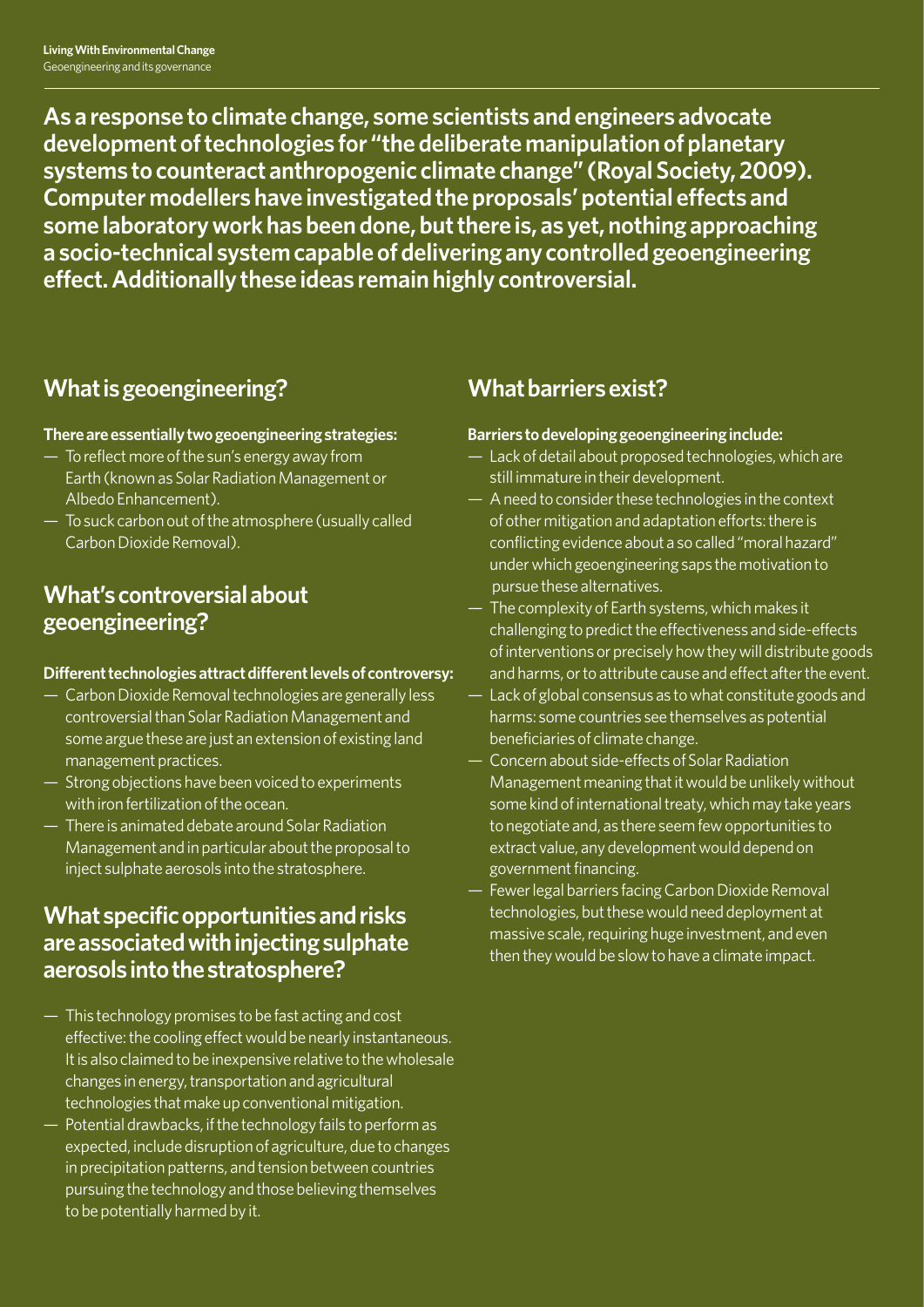# **What might geoengineering cost?**

### **Some experts argue that geoengineering approaches (especially injecting sulphate aerosols into the stratosphere) represent good value for money, however:**

- There are many examples of optimism bias leading to gross underestimates of the direct costs of new technologies, as in nuclear power or defence procurement.
- Underestimates are particularly likely to apply when, as in this case, the technologies are immature and untested. Further development and massive scaling up might lead to global controversy leading to costly regulatory demands.
- Most estimates of new technologies do not take into account the indirect costs, for example possible major disturbance of the Asian monsoon.
- For injecting sulphate aerosols into the stratosphere there are the potential costs arising when deployment ceases the "termination effect". The resulting rapid rise in global temperature would potentially mean bigger costs that outweigh the initial benefits of applying the technology.

## **What are the security implications of geoengineering?**

**Some proposed geoengineering interventions have raised security concerns, in particular solar geoengineering approaches. Direct security impacts are likely to be minimal. Climate technologies might conceivably be used to reduce access to particular terrain, or to undermine morale, but are unlikely to be cost effective for this, let alone as direct "climate weapons".** 

However, important indirect security concerns include:

- The likelihood that solar geoengineering would be undertaken by the military or military contractors and would need to be protected by global security infrastructure.
- Possible international tensions arising from different perspectives on the value of geoengineering (with the associated risks of unilateral action).
- That attribution of responsibility for extreme climatic events occurring after a geoengineering experiment or deployment would be difficult and there would be risks of "scapegoating".

# **How might geoengineering be regulated?**

### **A one-size-fits-all approach to regulating geoengineering may be technically unfeasible, and politically unrealistic, but some existing law may be relevant:**

— International law could be adapted to provide forms of control for individual technologies, including ocean iron fertilization and Solar Radiation Management.

- The legal and regulatory control of these methods will need to be fragmented and multifaceted, combining soft-law initiatives (principles, codes of conduct, etc) with the adaptation of existing treaty frameworks, against the backdrop of customary international law and general principles.
- Top-down decision-making processes within either treaty-based bodies or international institutions will need to coordinate with bottom-up governance initiatives originated from networks of non-state organisations, such as scientific bodies, NGOs and businesses.
- In Germany, the UK and the US, for example, there is no dedicated or single law or regulation able to control all geoengineering technologies or even all aspects of one single technology, but they all seem well-equipped to adapt and adjust by employing climate/environmental law, planning law and regulation of scientific research.
- Regulation would need to be supported by some crossfertilization of international, regional, and other national systems: learning from other national best practice or from developing international norms.

# **Why is public engagement important at this time?**

**Engaging in wider dialogue involving publics and stakeholders as well as experts on complex and uncertain technologies such as geoengineering is critical at this moment before there is further financial and emotional investment in specific developments in order to:** 

- Support democratic ideals.
- Make better informed choices.
- Enhance the legitimacy of decision making.
- Enable reflection on assumptions and uncertainties.
- Ensure societal values influence the future course of innovation.

Research suggests that people:

- Draw heavily upon familiar analogies to contextualise their views on governing geoengineering research. Lessons can be learned from experience in the biosciences and pharmaceuticals, nuclear energy and weapons regulation, and contemporary debates on fracking.
- Believe it important that governance regimes should differentiate between different scales of research or experimentation, often drawing the boundary where research would leave the laboratory and enter the outside world.
- Consider a key challenge to be how to balance scientific autonomy and creativity with oversight and responsibility: how much regulation is too much or too little?